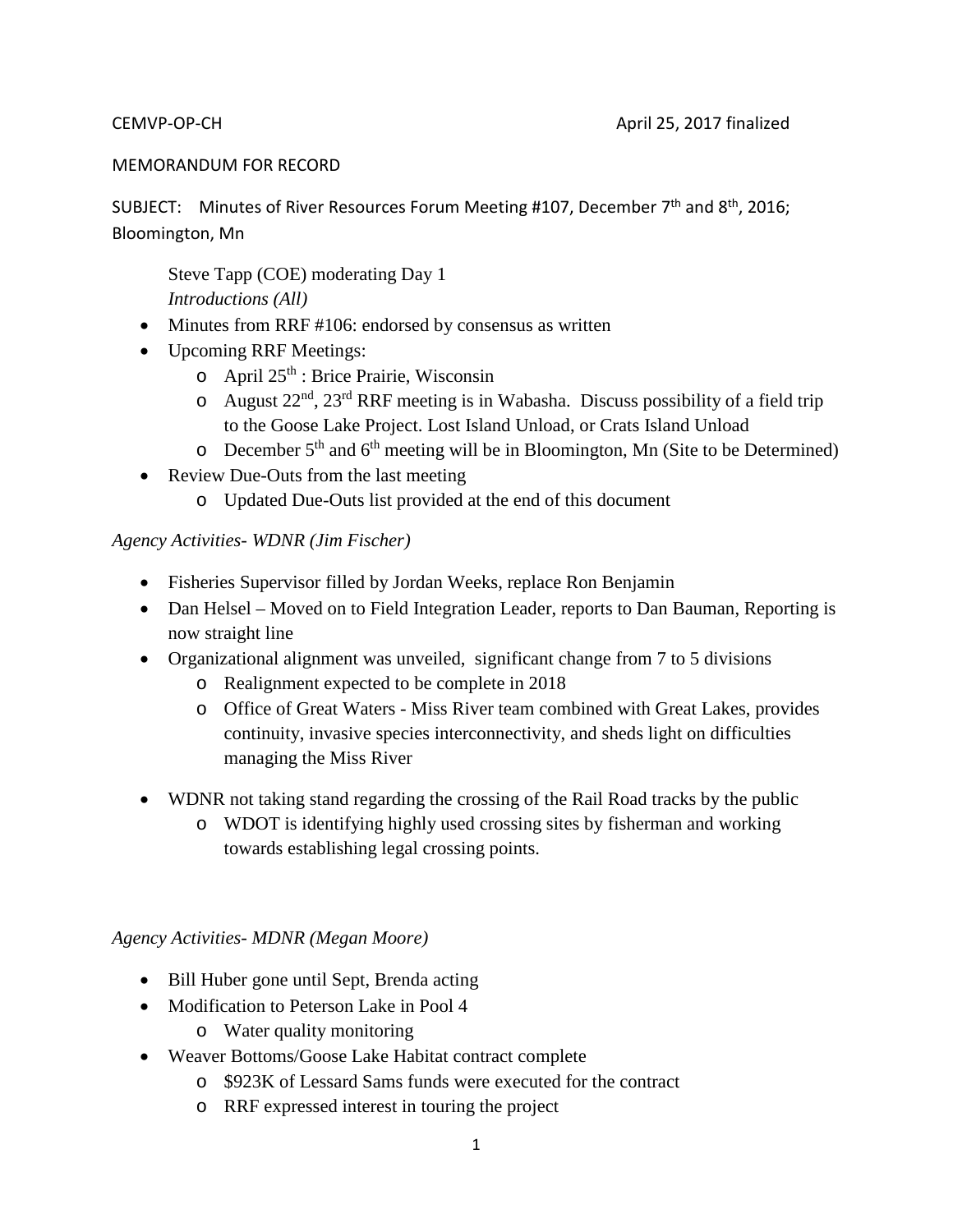- MDNR officially requested FWS to carry forward the O&M for the North/Sturgeon Lakes UMRR Project
	- o The FWS reviewed proposal and are unable to take care of O&M

*Agency Activities- Audubon (Tim Schlagenhaft)*

- New executive director Molly Peterson
- CO-Op agreement extending a year with the FWS regarding the Forestry position
- Involved with the Lake Pepin section 204 project seeking the beneficial use of dredged material

#### *Agency Activities- FWS (Tim Yager)*

- Brandon Jones hired as District Manager, McGregor District. Report date of January 8, 2016, but physically at office on January 23, 2016. Wendy Woyczik has done an outstanding job as acting District manager.
- Nick Stavroplus (Federal Wildlife Officer at McGregor) is retiring in March. The Federal Wildlife Officer position at McGregor will be refilled by John Below who is currently an FWO at Horicon NWR. John will be officially reporting on January 8, 2016, but will physically report sometime in February and hopefully overlap with Nick by a couple weeks.
- Theresa Wilson (Administrative professional at McGregor) will be retiring in January. Unclear if we will be allowed to refill this important position.
- Cindy Samples is retiring on December 31, 2016 after 36 years of public service with both the Corps of Engineers (20 years) and Fish and Wildlife Service (16 years). The visitor services manager position will not be refilled. Duties will be assumed by Hallie Rasmussen at La Crosse District.
- Work continues on several Right-of-Way projects: Dairyland Power through Reno Bottoms Cardinal Bluffs/Hickory Creek through Turkey River Bottoms Nelson-Wabasha line which crosses Big Lake and Nelson-Trevino
- Comments on Compatibility Determinations are being evaluated and responses developed. Significant comments were received from the WDNR specific to the State retaining authority over all aspects of the fishery as well as navigation. We are also awaiting/anticipating comments from MDNR. We are meeting/working with Wisconsin to understand the full extent of their concerns and will likely need to engage our solicitor for further clarification. The Refuge remains committed to meeting its legal requirements to complete compatibility as well as its responsibility to conserve fish and wildlife and the habitats which species depend upon.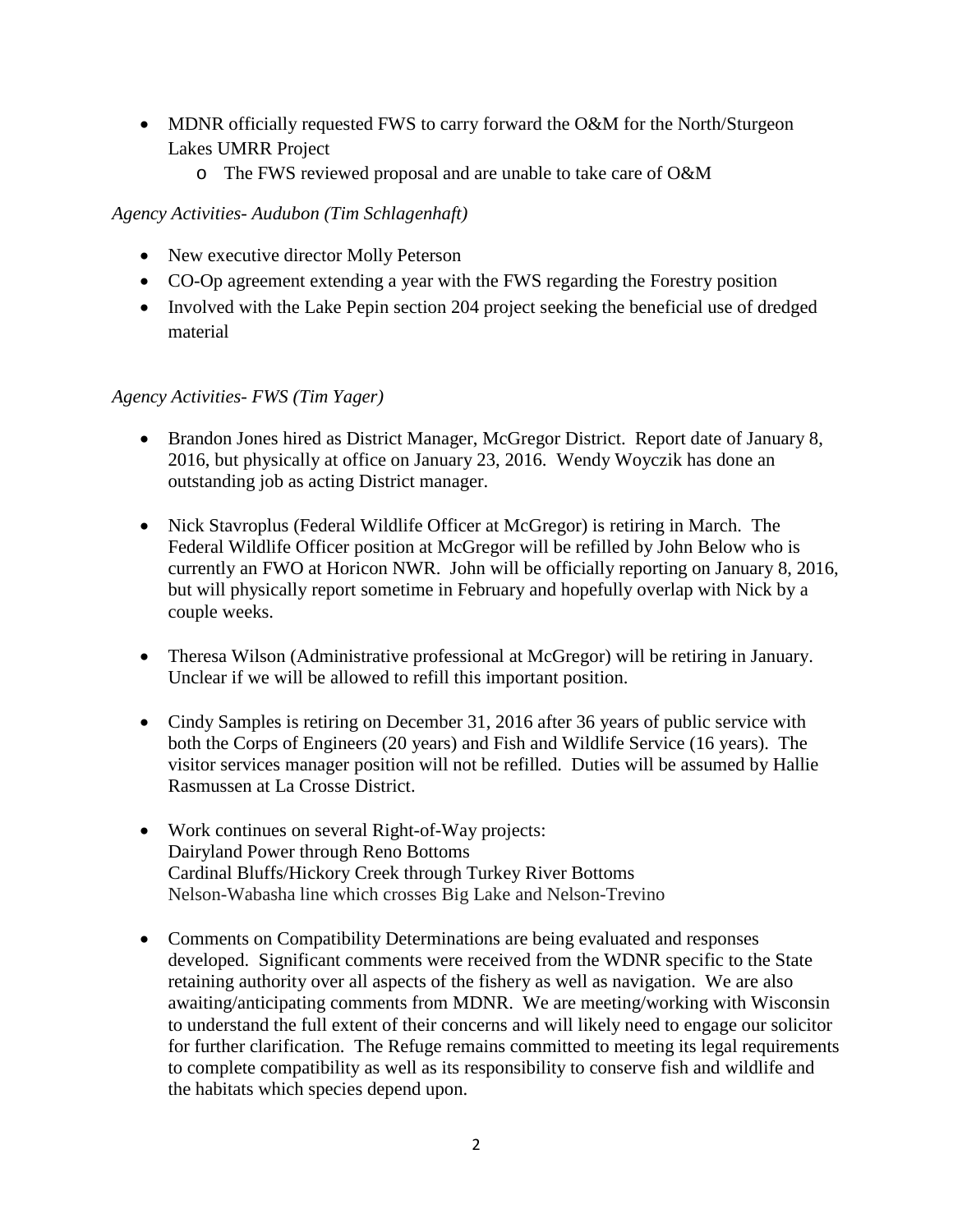- Root River project is nearly complete. Most of the infrastructure (dikes, levees, water control structures) have been removed and ditches plugged. Still need to install low water crossings and completed forest enhancement work (plantings, ridge/swale creation). During project construction, the main levee on the Root River breached and significant flooding occur in the project area. This flooding was very timely and beneficial to the project as it provided direct observations of how water would flow across the floodplain under flood conditions. These observations result in some slight modifications of the how the project was constructed to better restore floodplain hydrology. The project has been very successful in spite of the challenges the wet summer/fall presented. The project is funded through a grant from Minnesota's Outdoor Heritage Council.
- An evaluation of waterfowl survey needs will be conducted by Chris Nicolai, Service's Migratory Bird program in January. The Refuge attempted to complete an evaluation/meeting with State partners last spring, but due to staff changes and other priorities was not able to accomplish the evaluation. Mr. Nicolai will be on a detail to Region 3 from Region 8 and will be meeting with Federal and State partners who have previously had involvement with waterfowl surveys or have an interest in waterfowl surveys.
- Waterfowl mortality associated with trematodiasis continues to be observed in pools 5 through 11. When waterfowl consume the invasive faucet snail (Bythnia tentaculata), they can contract trematodes (small worm, similar to a leach … several different species) which infest the intestinal tract of the infected bird. Birds basically bleed out. Waterfowl mortalities associated with trematodiasis have been confirmed in most of the pools listed above.
- Eastern massasauga rattlesnake was listed as a threatened species on October 31, 2016. Eastern massasaugas are currently found in scattered locations in Illinois, Indiana, Iowa, Michigan, New York, Ohio, Pennsylvania, and Wisconsin and live in wet prairies, marshes and low-lying areas along rivers and lakes. Massasaugas also use adjacent uplands during part of the year. They often hibernate in crayfish burrows, but they may also be found under logs and tree roots or in small mammal burrows. There are a few locations along the Mississippi which have historically held massasauga (Nelson-Trevino Bottoms, Black River bottoms).
- Rusty patched bumble bee was proposed as endangered on September 22, 2016. Twenty years ago, the rusty patched bumble bee was an abundant native pollinator found across a broad geographic range that included 28 states and the District of Columbia, from Connecticut to South Dakota and north into two provinces in Canada. The rusty patched bumble bee is now found only in Illinois, Indiana, Maine, Maryland, Massachusetts, Minnesota, North Carolina, Ohio, Pennsylvania, Tennessee, Virginia, Wisconsin – and Ontario, Canada. Abundance and distribution of rusty patched bumble bee populations have declined by an estimated 91 percent since the mid to late 1990s. Comments on the proposed listed were accepted through November 21, 2016. The Service will evaluate any new information and make a determination on whether to list the species.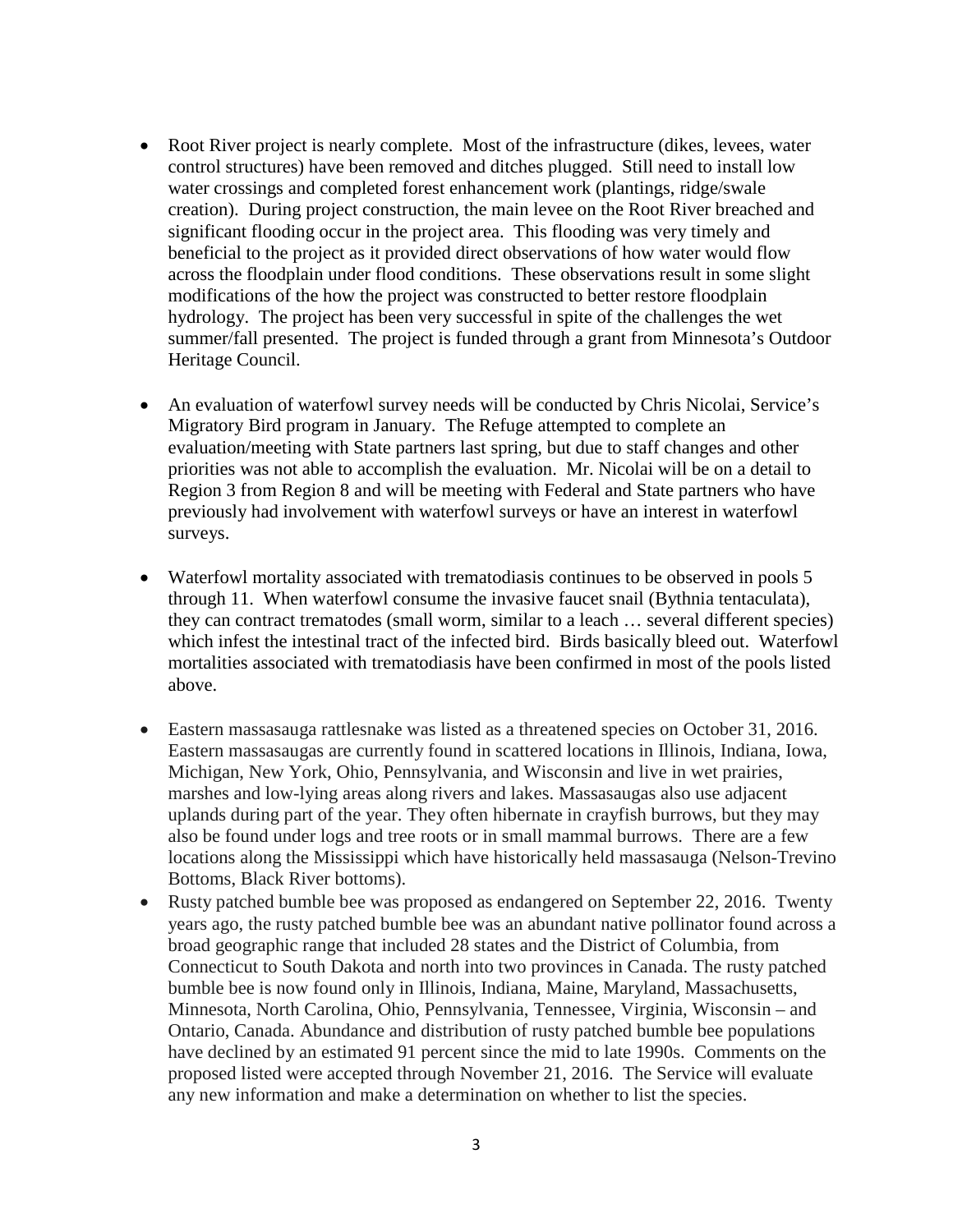## *Agency Activities- American Rivers (Olivia Dorothy)*

- Olivia working part time after maternity leave
- Funds available for the Restore the Gorge Study o Contact Olivia if interested

## *Agency Activities- LPLA (Rylee Main)*

- New board president Scott Jones
- LPLA working to continually engage stakeholders
- Ann is working on communications for the LPLA
- Strategic planning and events slated to discuss Minnesota River sedimentation transport and address the sediment load entering Lake Pepin
	- o Restoration Project is the number one priority for LPLA

## *Agency Activities- COE (Steve Tapp)*

- COE is hiring Biologist Positions
	- o Several emails circulating in multiple districts
- Fargo Moorhead Flood Risk Management Project
	- o PPA signed this summer which initiated construction
	- o Includes a 30 mile diversion channel to direct flood water around the Fargo Moorhead metro area
- Significant tonnage increase during this past navigation season
	- o Increase of 27% through Lock and Dam 2
	- o Increase of 24% through Lock and Dam 10
- Jake Zanon and Ray Marian will be filling in for Zach Kimmel until mid May
- Planning and Environmental Division Chief Tom Crump is leaving the St. Paul District to fulfill new duties with the COE at Fort Shafter, HI
	- o Terry Birkenstock is the acting Chief of the Planning and Environmental Division for the St. Paul District

## *Pool 2 CMS – Boulanger Bend to LD 2 (Tom Novak)*

- COE seeking endorsement at the April 2017 RRF
- Increase the channel width with channel control structures
- Construction set to begin in FY 2018

## *Pool 2 Dredged Material Management Plan (Tom Novak)*

• Hec RAS model to be completed in June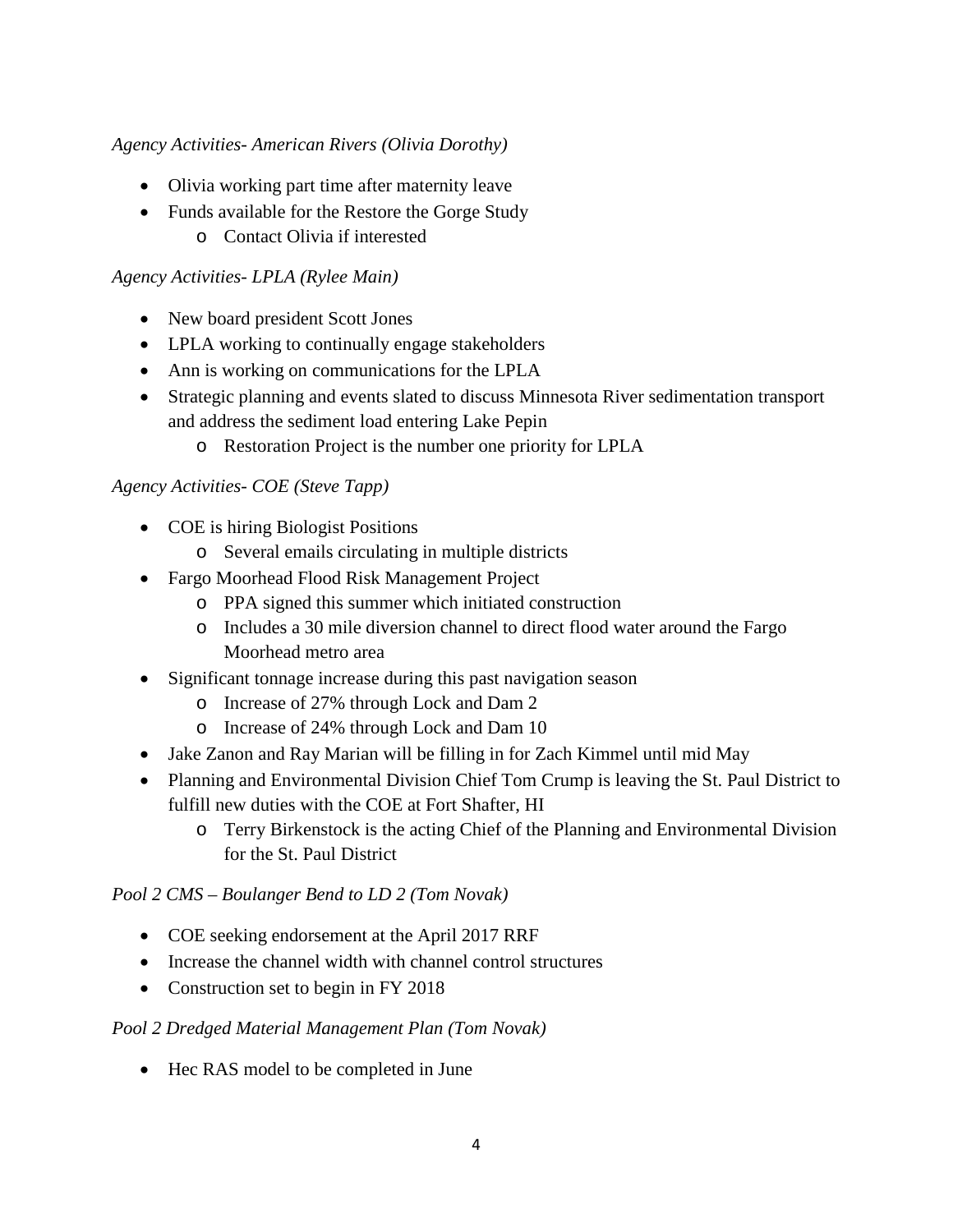- Preliminary indications are a 24% increase in sand entering Pool 2 with a corresponding 39% increase in dredging
	- o Model will help determine time and magnitude of sand movement, uncertain after the Lock 1 closure
- Dredging in Pool 2 historically 110K + could go to 150K
- DMMP's in Pool 2 Seeking 40 year plan to handle a projected 6 million cubic yards of sand over that time period
- Greg G- Value of dredged material far greater when dredged within Pool 1
	- o Beneficial use will be higher if sand is dredged in Pool 1
	- o Dredged material from below the Minnesota River FAR LESS DESIRABLE
- Screening during Nov and Dec on what to use for upland sites Slide 5 and 8

# *Upper Mississippi River Restoration (Tom Novak)*

- WDNR Is there a sunset on the North Sturgeon UMRR? o Response was no shelf life
- FY 2017 UMRR MVP budget is  $6.2$  M vs  $3.6$  M in FY 2016
- Planning L&D 10, Weaver, Lake Winneshiek. Finger Lakes, And Bass Lake Ponds
- MDNR met with the COE (Channels and Harbors) to discuss potential island construction

# *Fish and Wildlife Work Group Activities (Aaron McFarlane)*

- FWWG Last meeting October  $18<sup>th</sup>$ 
	- o Charter has been signed, finalized, and sent out
	- o Templates for other groups
- Aquatic Invasive Species, Listed Species Update
	- o FWS monitoring aquatic invasive in Pool 7- Water Hyacinth and Water Lettuce - Faucet Snail – attributed to waterfowl die offs
	- o WDNR
		- Fisheries working with Asian Carp concerns
		- Madison WI- Tracking the New Zealand Mud Snail
		- Asked if other agencies had seen this snail Consensus No
		- New Zealand snail not know to be in the Mississippi- Causes most issues in trout streams
		- Invasive Phragmites (tall cane like plant) possible in Pool 4 and 5 (not confirmed)
	- o MDNR
		- Starry Stonewort- Sampling to see if in the Mississippi River
		- Chronic Wasting Disease (CWD) Near the Lansboro area Two confirmed case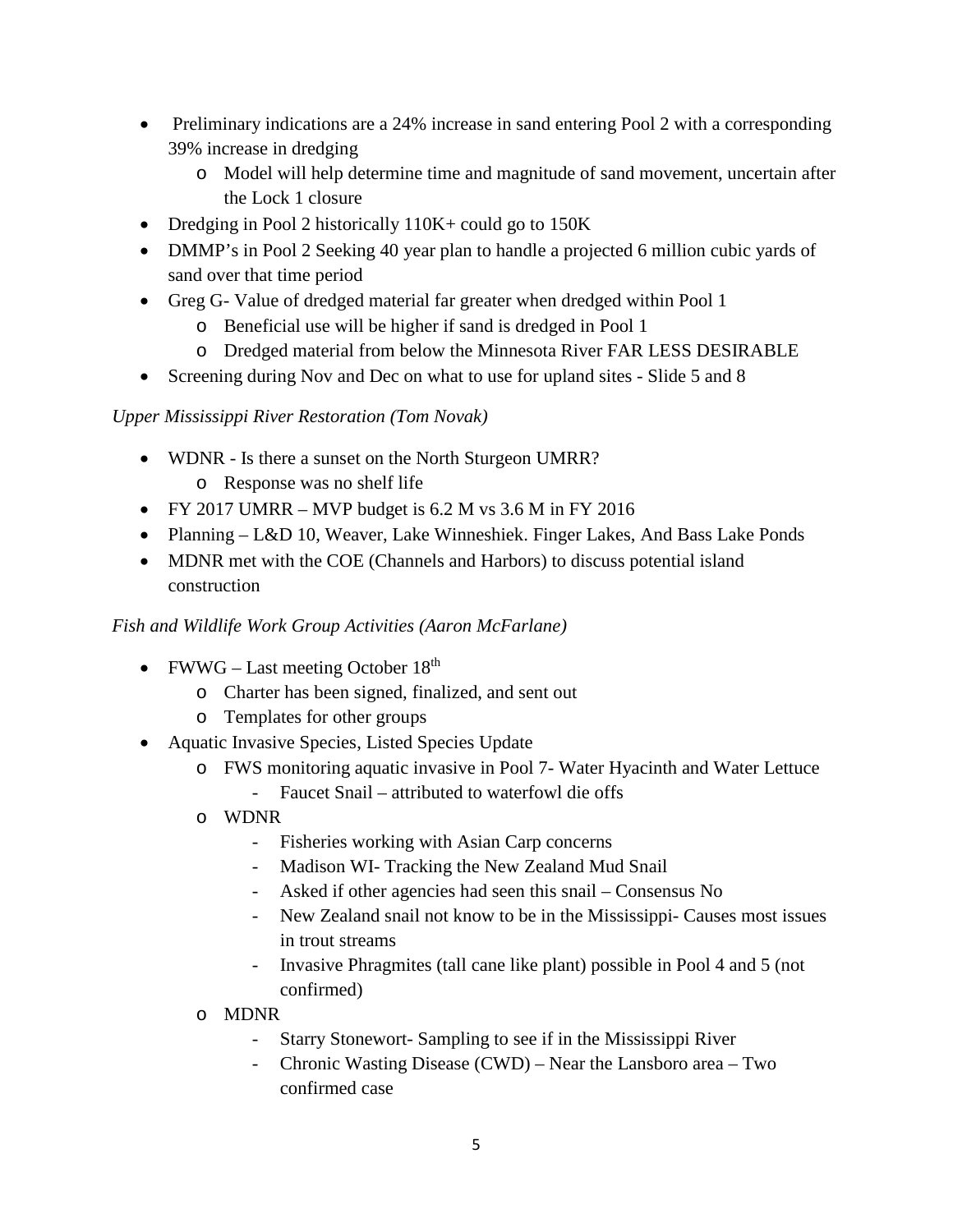• IDNR preforming additional testing for CWD as well

## *Beneficial Use Restoration Projects (Aaron McFarlane)*

- McMillan Island
	- o Flood impact model produced no concerns
	- o Send proposals to Regional Sediment Management (RSM) and Engineering with Nature (EWN)
	- o Rough design of project plan complete by summer of 2017 (June or July cost estimates)
		- Includes forest restoration, tree plantings and top soil cost estimates
		- Cost estimate will be pitted against the Federal Standard to determine feasibility
	- o GEOtech took borings around December 5th
	- o Cultural will be completed Not scheduled yet
	- o Waiting on further field work until project is deemed viable
- Jim Fischer Upland placement of dredged material to a beneficial use site preferred by WDNR rather than temporary holding areas.
	- o COE responded that the goal is always to place on an upland site whenever possible
		- More cost effective, operationally preferred
- Mosquito Island Endorsement
	- o EA was provided 30 days before the meeting
	- o Moving forward how to implement construction
	- o OSIT team will create the Mosquito Island implementation plan to endorse at April RRF meeting

*Section 204 Projects – Pigs Eye Lake- Head of Lake Pepin (Aaron McFarlane)*

- Pigs Eye Lake
	- o Create 23.6 acres of Island area in Pigs Eye Lake
	- o Much of the material to support the project will be procured from the Upper and Lower Boulager and Pine Bend Island placement sites
	- o Project will require approximately 400K cubic yards of material
	- o Habitat Evaluation Procedure (HEP) analysis done from the dabbling duck model
	- o Feasibility to be completed in early 2017 promising outlook
	- o Suggestion to look at creating a sediment trap near Pigs Eye Lake to gain material for the project, possible around the St. Paul Barge Terminal area
- Head of Lake Pepin
- Federal interest determination completed
	- o \$200K received to start feasibility study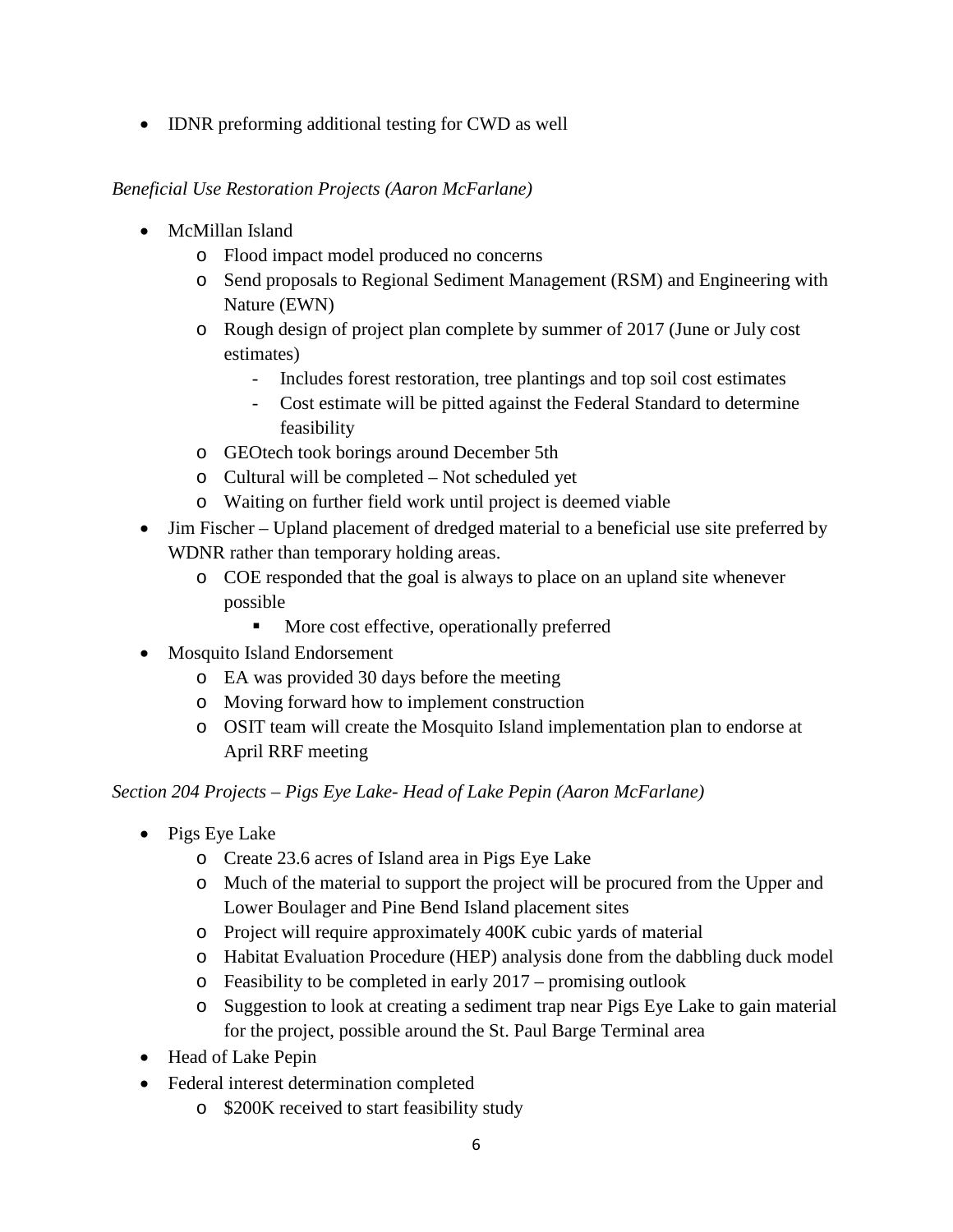- o Section 204 kick off meeting early 2017
- o WDNR will be involved in that meeting and identified challenges related to the Lake Pepin 204 project
	- Concerned parts of the project will be on the refuge
	- Expecting legal to be largely involved
	- Would and can WDNR sign a PPA
	- Project sponsor split cost share on any other project?
	- If WDNR is not a sponsor how does the LPLA get access to the land
	- Fact sheet is just conceptual other areas upstream would be more beneficial ecologically
	- Are there Contaminated Sediment issues?
	- No Show stoppers but acknowledges some hurdles
	- Can someone else take over on WDNR property, if so how?
	- "We have moderate fears the public is getting expectations we will never be able to meet"
	- Master plan for the Pierce County Islands, project located at the head of Lake Pepin
	- Workshop in January to start discussion about the concerns and issues

## *Watershed Scale Planning (Megan McGuire)*

- Mn River drains 20% of Minnesota
- Project specifically authorized by congress
- Seven year study thus far with 1.5 years left
	- o Goal to contribute to watershed planning and bring all stakeholders together
	- o Create a framework for the State of Minnesota
	- o Monitoring recommendations to be developed from study
	- o Running land use and BMP scenarios
- MN Environmental Quality Board (EQB) cost share with COE
- Data collected by USGS sediment monitoring will help calibrate further monitoring
- Study will produce and integrated plan for the watershed and a digital framework
- Digital framework will be a Decision Support System (DSS) with data and a family of process based simulation models

# **END OF DAY 1 December 7, 2016**

## **Beginning of Day 2 December 8, 2016**

Jim Fischer (WDNR) moderating Day 2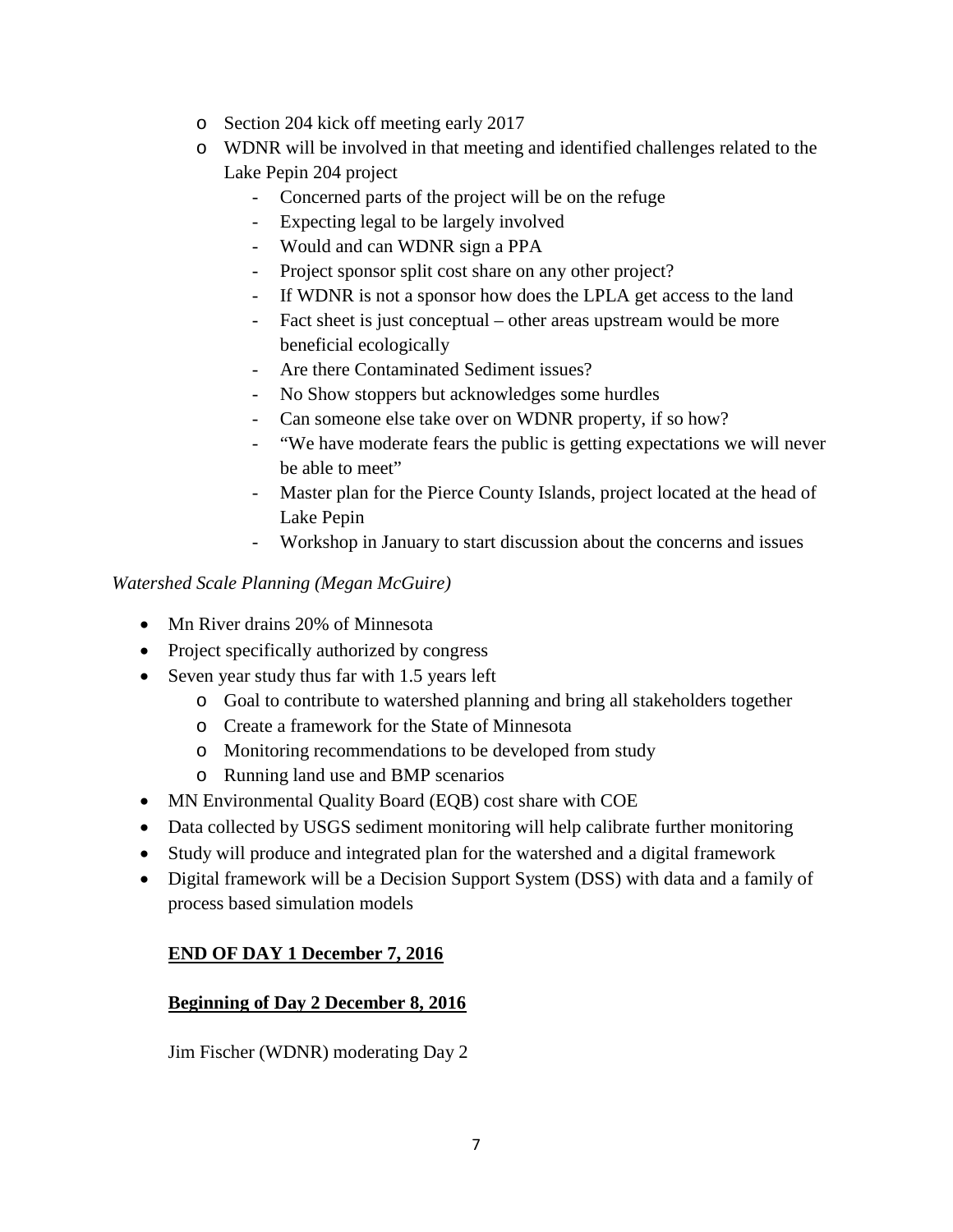• Review of Day 1 and continue meeting with the last agenda item from Day 1, Navigation Work Group Activities

# *Navigation Work Group Activities (Dan Cottrell)*

• NWG did not meet in 2016 but plans to in 2017

## *Channel Maintenance Program Activities (Channels and Harbors)*

- Channel Maintenance
	- o Coulters Island Dredge Cut
		- Being dredged more frequently
		- Problem stems from the Brewer Lake Inlet flows increasing
		- **MDNR** asked if the COE could cost share with MDNR to curtail the problem
		- COE indicates the area is not within the top 5 perennial problem areas so funds at this time are not likely
		- UMRBA Is highlighting channel maintenance to Congress for funding justification**.**
- Placement Site Actions
	- o Work on Renewing Easement for South Port Placement Site
	- o Mississippi Gardens EA Start early 2017
- Planning Channel Maintenance Management Plan Update
	- o Upper Pool 4 and Pool 5 public meetings mid December at Cochran and Wabasha
	- o Purchased the Homer site in Pool 6 for material placement
	- o Pool 6 DMMP was re-distributed in August of 2016
		- Accounts for the annual dredging of approximately 168K Cubic yards within Pool 6
		- A final draft will be sent out to stakeholders in March of 2017
	- o Lost and Crats Island Unloads, \$11 Million and \$9.6 Million respectively
	- o Typical cost for channel maintenance \$12 to \$13 million per year
		- Years with an active site unload project can nearly double the yearly cost of channel maintenance

## *Hydraulics – Hydrology – Sediment Movement (John Hendrickson)*

- Fifty percent of the Mississippi River flow in Pool 3 passes through Sturgeon Lake, North Lake, and Brewer Lake
	- o Breakout flows such as the above scenario cause a majority of the channel maintenance challenges
- Peak discharge values show no significant trends of increasing since the 1940's
	- o Average annual flows have trended upward sine the 1980's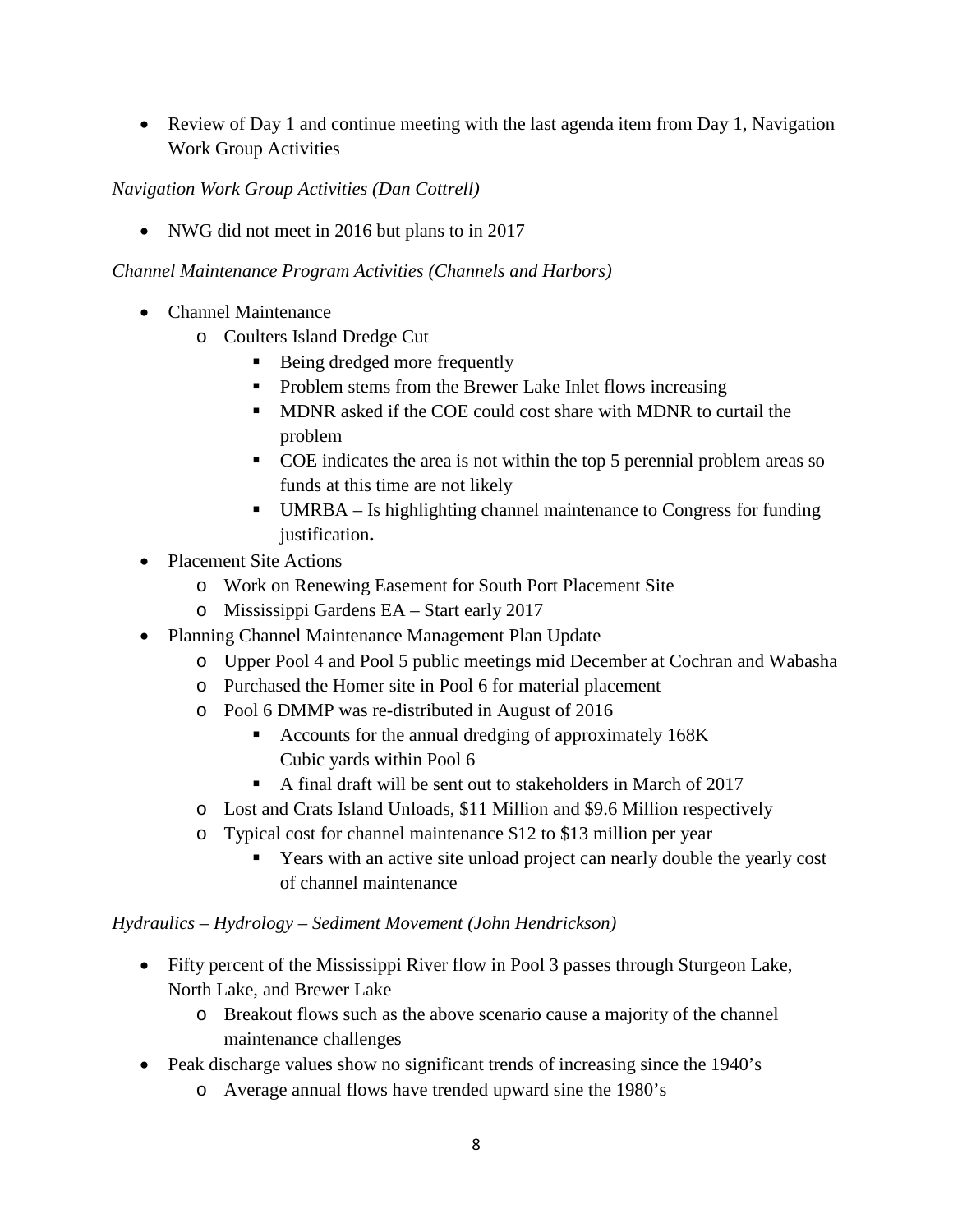- Flow through lake Onalaska has decreased contributing to an outdraft increase at the Upper Approach to L&D 7
- Mn River was determined to be 52% wider than in 1938
	- o Mn River has also become shorter do to channelization and cut offs

*Water Level Management Task Force (Mary Stefanski)*

#### RRF 107 Report December 8, 2016

Facebook update 320 total page Likes (i.e., total number of fans who are able to see updates from the WLMTF page).

Conceptual Model – Tim Schlagenhaft provided the final document (attached: *Ecological relationships of drawdown revised 8-29-16*). Aaron McFarlane and Nick Utrup need to meet to finalize the design of the artistic model. Tim will share with Audubon's communications director for input.

Pool 3 – Bill Huber suggested that MNDNR may use the LSOHC funding which expires in June 2018 to facilitate a drawdown as opposed to constructing the Brewers Lake inlet. There was a group discussion about what policies are in place for the COE that limit the use of O&M funding to facilitate drawdowns. It expected that Aaron McFarlane will report on this at the next meeting. There was also group discussion about funding options and different ways to look at drawdowns. One possibility is to look at drawdowns over a 50 year life like other projects. Randy Urich was tasked with locating examples of the COE's contribution program being used to see how it worked which may help with ideas for using LSOHC funding.

White paper update – There was group discussion regarding the time it has taken to move the white paper ahead. The white paper was first discussed in January 2015 when Pool 8 was chosen. In April 2015 the RRF endorsed the paper with a completion date of July 31, 2015.

The COE team working on the white paper has been meeting regularly to prepare the second draft. The intent is to provide the Office of Council a copy for review in the next two weeks. Following this review, the paper will be sent to the WLM Task Force members by December 30 to facilitate a 30 day review prior to the next meeting.

Following discussion at the last WLM meeting regarding the operation of pools in the lower river versus the upper river, Jon Hendrickson provided a handout (attached: *20160831 Comparison of Pool 8 and 26 to WLMTF*) to highlight the differences in pool management between the upper pools and lower pools (24, 25, 26). He did add that the Pool 8 dredging is about 60,000 yds/year and Pool 26 is around 600,000 yds/year.

Zach Kimmel discussed a project in LaCrosse that may have potential to use about 100,000 yds of material on a 35 acre site. Preliminary information appears that dredged sand would be significantly cheaper than the current fill option. Construction is planned for 2018 so dredging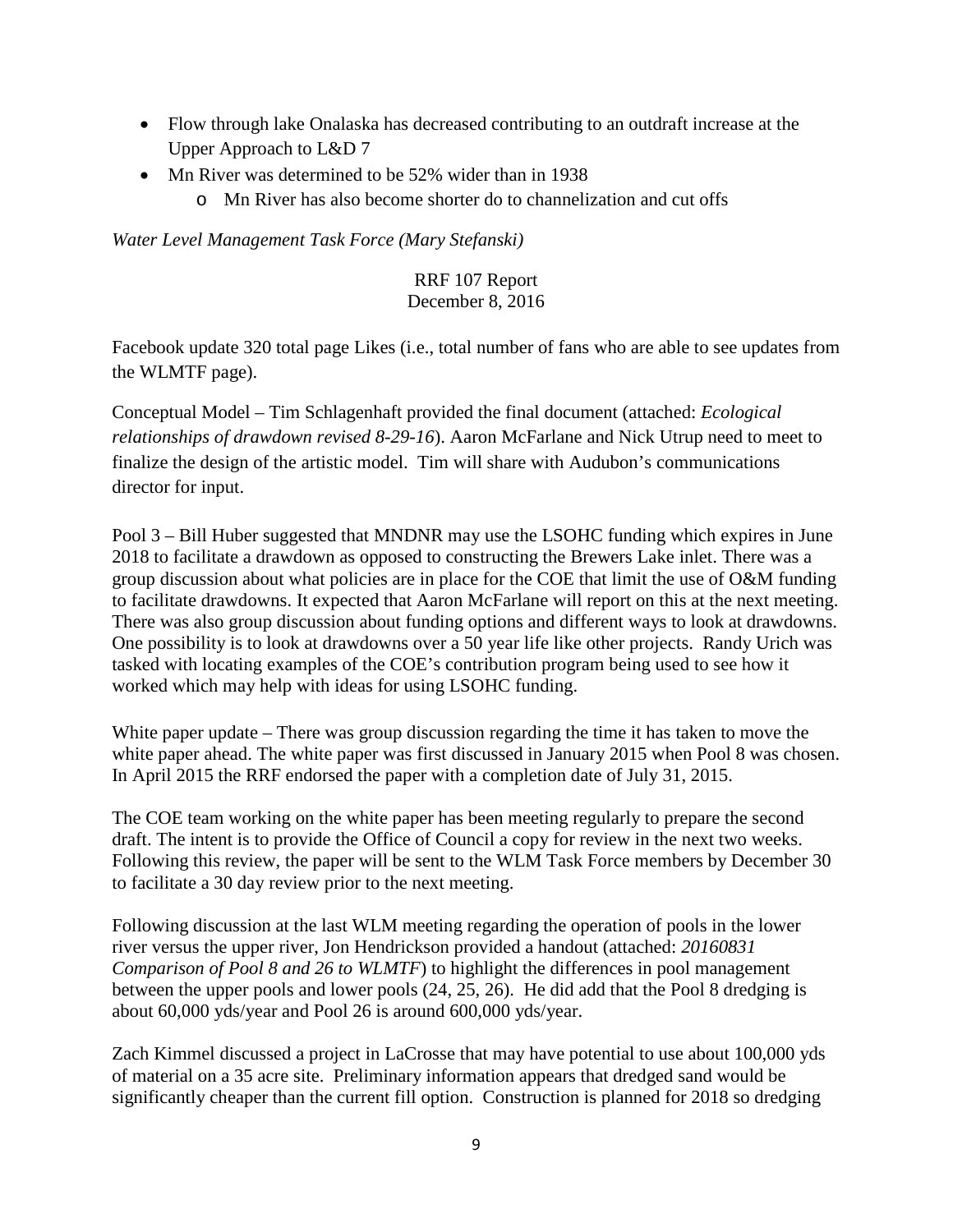would occur in 2017. To facilitate a drawdown, 209,000 cu yds would need to be dredged from Pool 8. More to come on this opportunity.

The next WLM meeting will be Tuesday, Jan 31, 2017.

• UMRBA will take the lead on holding a workshop to discuss WLM within the upper three districts

## *Recreation Work Group (Tim Yager)*

- Still looking at passing off the chairmanship
- Jim Fischer...How much overlap on OREIT UMRCC
	- o Tim was unsure
- Benda Kelly and Ruth are chairing OREIT for UMRCC
- Recreational Beach Plans are the RWG's major efforts
	- o Beach Plan EA's are at a 50% completion rate
	- o Five to 6 options per beach then look at impacts

## *Other Topics (All)*

- MnDOT markings on bridge piers
	- o Who does the standards?
- Due-outs: Carried forward from previous RRF meetings
	- o COE to forward 2014 Dredging Season AAR to the RRF upon completion (Tapp)
	- o OSIT to investigate erosion at Lost Island and Fisher Island (Kimmel)
	- o COE to distribute Environmental Assessments for Lansing Island and McMillan Island to the RRF upon completion (Clark)
	- o FWS to distribute a preliminary draft EA of the beach plans for Pools 2-10 to the RRF upon completion (Yager)
	- o RRF to draft a letter to distribute to the USCG pertaining to buoy maintenance concerns throughout the St. Paul District (Tapp/Helsel/Fisher)
	- o COE to establish a team to identify potential uses of the Corps' Regional Sediment Management and Engineering with Nature programs pertaining to the McMillan Island Project (Kimmel)
	- o MnDOT to reengage in discussions pertaining to modifying fill specifications for construction projects (Phenow)
	- o MDNR to schedule a meeting in order to reinitiate the Weaver Bottoms Task Force (Dieterman)
	- o COE to reach out to Jon Klingman (MVR) in regards to the O&M islands constructed in Pool 13 (Kimmel)
	- o COE to reach out to Wendy Woyczik (FWS) in regards to the status of the Lansing Island floodplain forest restoration project (Kimmel)